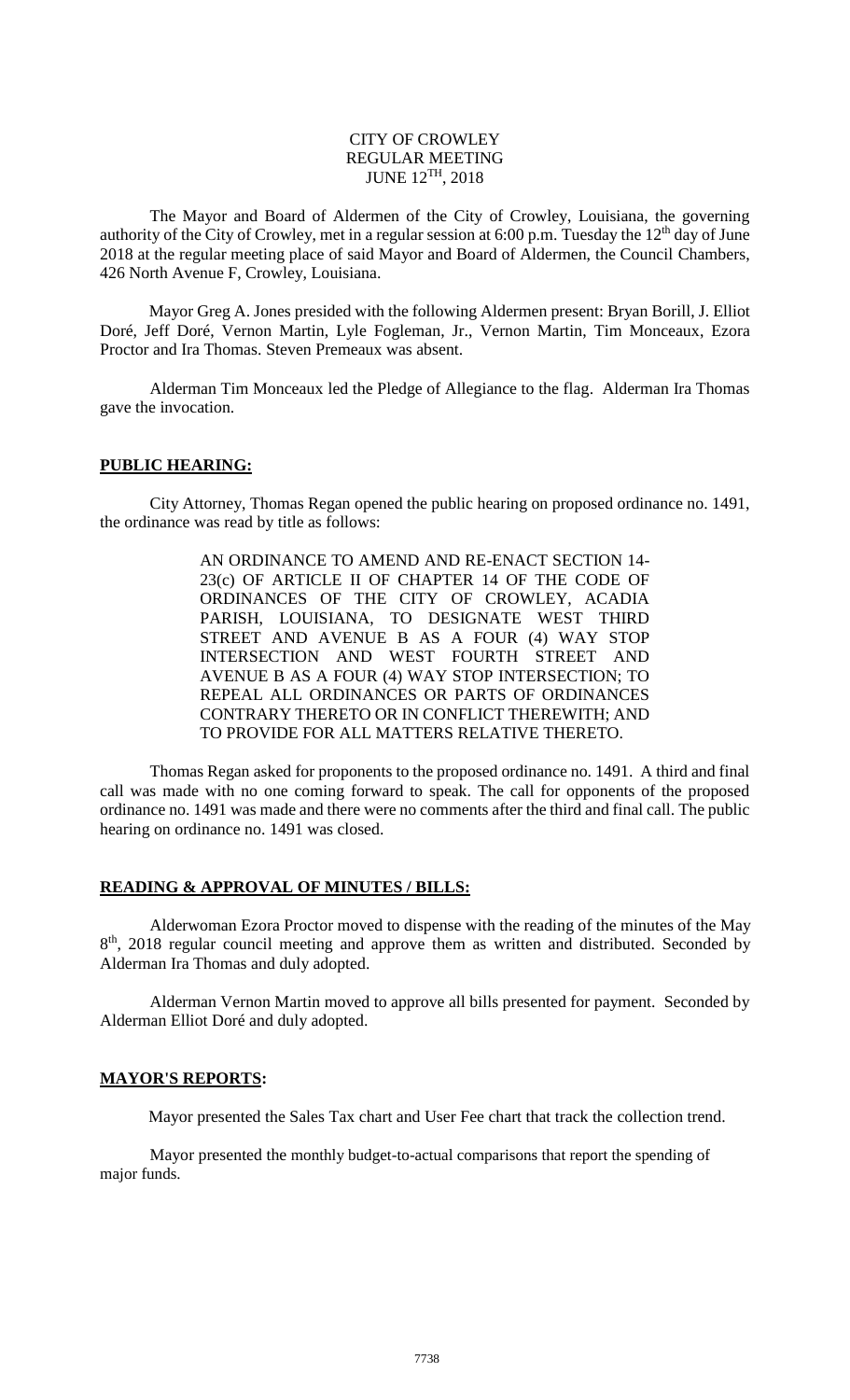# **UTILITY COMMITTEE:**

Chairperson – Alderman Vernon Martin Vice-Chairperson – Alderman Ira Thomas Members – Aldermen J. Elliot Doré, Jeff Doré, and Lyle Fogleman, Jr.

A motion was offered by Alderman Vernon Martin and seconded by Alderman J. Elliot Doré to permit LAWCO to make water line improvements on Western Avenue from Mill Street to 7<sup>th</sup> Street with an expected time frame of start to completion to be provided. Motion carried.

# **PUBLIC SAFETY COMMITTEE:**

Chairperson – Alderman Lyle Fogleman, Jr. Vice-Chairperson – Alderman Bryan Borill Members – Aldermen Vernon Martin, Tim Monceaux and Steven Premeaux

A motion was offered by Alderman Lyle Fogleman and seconded by Alderwoman Ezora Proctor to amend the agenda to thank the citizens who assisted in the apprehension of the suspect during the homicide that occurred last week. Motion carried.

A motion was offered Alderman Lyle Fogleman and seconded by Alderman Elliot Doré to refer to Revenue & Revenue to gather and assess information regarding a Traffic Enforcement Detail (TED) program along the I-10 corridor. Motion carried.

A motion was offered by Alderman Lyle Fogleman and seconded by Alderman Bryan Borill to approve \$15,000 for the implementation of a new reporting system and CAD (Computer Aided Dispatch) system along with MyFi cards for Patrol laptop and refer to Revenue & Finance. Motion carried.

A motion was offered by Alderman Lyle Fogleman and seconded by Alderwoman Ezora Proctor to transition to the lease program for the police units and refer to Revenue & Finance. Motion carried.

A motion was offered by Alderman Lyle Fogleman and seconded by Alderman Jeff Doré to refer to Revenue & Finance a pay proposal to raise the starting monthly salary of a Firefighter to \$2500 without supplemental pay being included. Motion carried.

A motion was offered by Alderman Lyle Fogleman and seconded by Alderman Vernon Martin to renew a 2018 Class A Retail Outlet Liquor Permit for ZHU Ying Bright dba Asian, Inc. located at 2108 North Parkerson Avenue. Motion carried.

# **COMMUNITY & ECONOMIC DEVELOPMENT COMMITTEE:**

Chairperson – Alderman Jeff Doré Vice-Chairperson – Alderman Tim Monceaux Members – Aldermen Bryan Borill, Ezora Proctor and Ira Thomas

A motion was offered by Alderman Jeff Doré and seconded by Alderman Bryan Borill to co-sponsor with the N.A.U.W. the Back to School Readiness Fest that will be held Friday, August 10, 2018 6:00 p.m. at the M.L. King Center. Motion carried.

# **REVENUE & FINANCES COMMITTEE:**

Chairperson – Alderman J. Elliot Doré Vice-Chairperson – Alderman Ira Thomas Members – Aldermen Jeff Doré, Ezora Proctor, and Steven Premeaux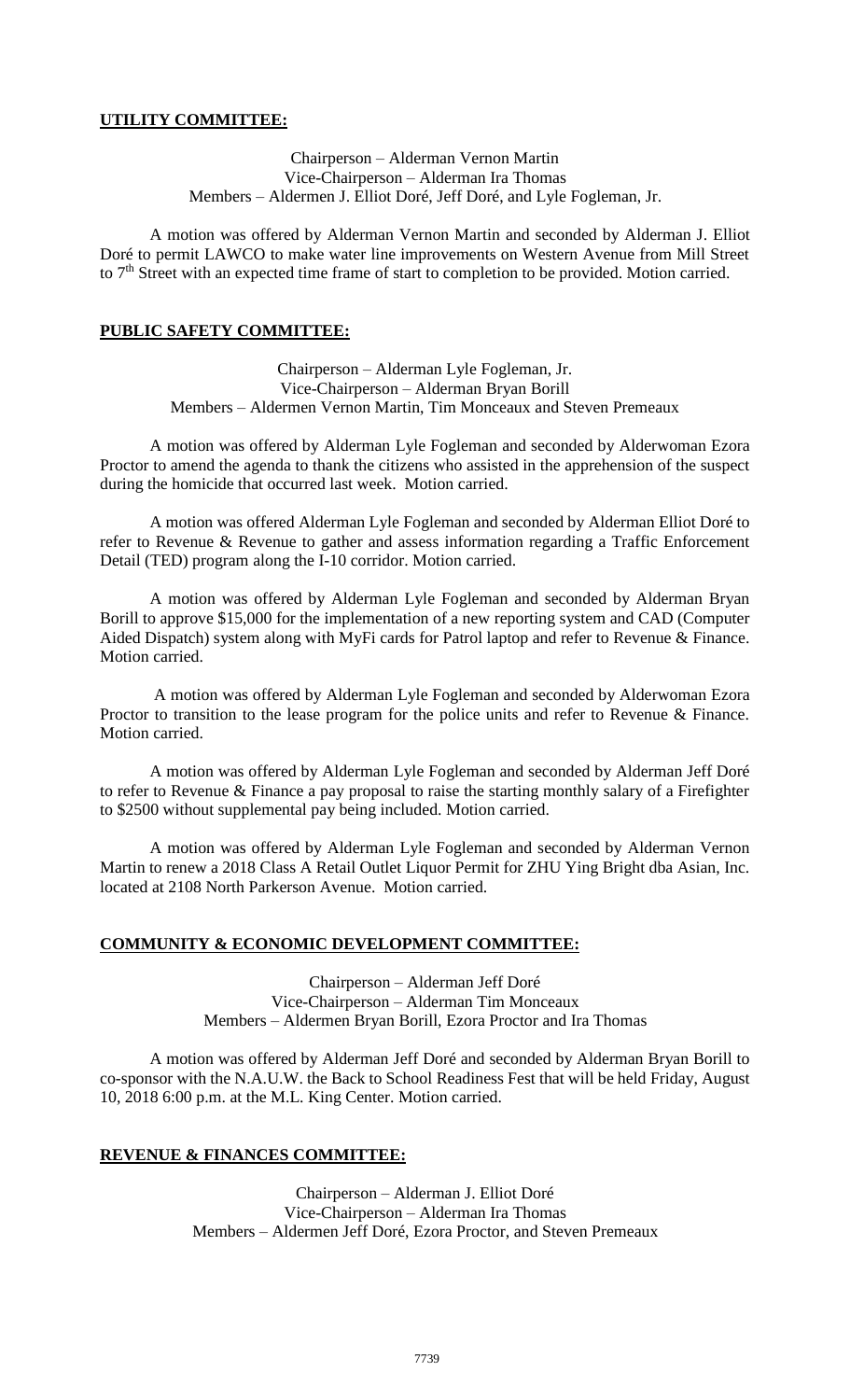A motion was offered by Alderman Elliot Doré and seconded by Alderman Bryan Borill to approve \$15,000 for the implementation of a new reporting system and CAD (Computer Aided Dispatch) system along with MyFi cards for Patrol laptop. Motion carried.

## **RESOLUTIONS:**

The following resolution was offered by Alderman Tim Monceaux and seconded by Alderman Jeff Doré, and duly resolved and adopted.

> A RESOLUTION AUTHORIZING THE PREPARATION OF SPECIFICATIONS AND AUTHORIZING THE ADVERTISEMENT FOR BIDS AND DESIGNATING THE TIME AND PLACE THAT THE BIDS WILL BE RECEIVED FOR THE "2018 - 2019 MATERIALS CONTRACTS".

BE IT RESOLVED by the Mayor and Board of Aldermen of the City of Crowley that the preparation of specifications for the "2018 - 2019 MATERIALS CONTRACTS" by Mader Engineering is hereby authorized and;

BE IT FURTHER RESOLVED that the Advertisement For Bids for said materials is hereby authorized, that bids will be received at Crowley City Hall on a date that is in accordance with the requirements of the Louisiana Uniform Public Works Bid Laws, at which time the bids will be publicly opened and read aloud, and that said date, time, and location may be amended as long as changes are processed in accordance with the Public Bid Law.

THUS DONE, SIGNED AND ADOPTED in special session duly convened on the 12<sup>th</sup> day of June, 2018, in Crowley, Acadia Parish, Louisiana.

ATTEST:

GREG A. JONES, Mayor

\_\_\_\_\_\_\_\_\_\_\_\_\_\_\_\_\_\_\_\_\_\_\_\_\_\_\_\_\_\_\_\_\_\_\_

\_\_\_\_\_\_\_\_\_\_\_\_\_\_\_\_\_\_\_\_\_\_\_\_\_\_\_\_\_\_\_\_\_\_ ERIN S. CRADEUR, City Clerk

The following amended resolution as presented was offered by Alderman Vernon Martin and seconded by Alderman Tim Monceaux, and duly adopted.

> A RESOLUTION REQUESTING THAT THE SIXTH WARD & CROWLEY DRAINAGE DISTRICT MOBILIZE IMMEDIATELY TO REMOVE ALL SILT, SEDIMENT, AND DEBRIS FROM WITHIN THE EXISTING REINFORCED CONCRETE BOX CULVERT AND BRIDGE CROSSINGS AND IN THE UPSTREAM AND DOWNSTREAM ADJACENT CHANNEL BOTTOMS AT THE FOLLOWING LOCATIONS:

- 1. North Drainage Ditch at the North Parkerson Avenue (LA Hwy 13) Crossing
- 2. North Drainage Ditch at the Avenue G Bridge
- 3. Center Ditch at the Western Avenue Crossing
- 4. Center Ditch at the Avenue A Crossing
- 5. Center Ditch at the Avenue B Crossing
- 6. Center Ditch Between the West Side of Avenue C and the East Side of Avenue D
- 7. Center Ditch Between Avenue D and the East Side of Avenue E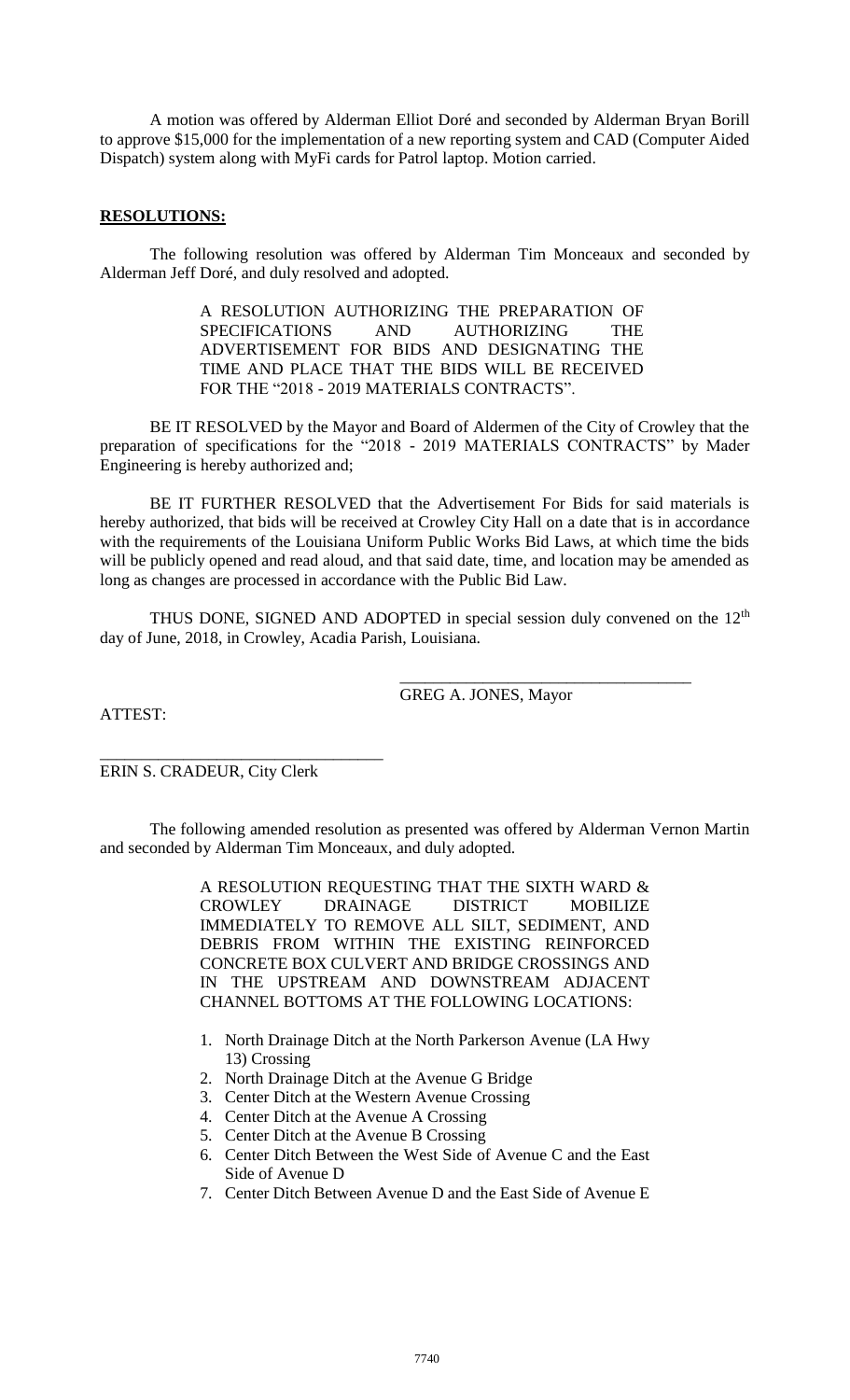WHEREAS, it has come to our attention that a significant amount of siltation and debris has accumulated at the entrances and exit ends of the above listed structures at the indicated crossings and locations; and

WHEREAS, siltation and debris have also accumulated within the indicated structures; and

WHEREAS, these conditions are depicted in the attached photographs; and

WHEREAS, these conditions can greatly reduce the effectiveness of these drainage crossings to convey flow in these major drainage channels, and therefore drainage of the large watershed areas upstream of these crossings is subject to being continuously impeded; and

WHEREAS, untold millions of dollars of urban real estate depend upon these channels and crossings to prevent flooding of homes, businesses, and property within these watershed areas; and

WHEREAS, the Sixth Ward and Crowley Drainage District has sole jurisdiction over the function, operation, and maintenance of these major drainage channels;

NOW, THEREFORE, BE IT RESOLVED by the City of Crowley in regular session duly convened that the Sixth Ward & Crowley Drainage District is hereby requested and urged to take the necessary steps to mobilize immediately to remove and haul away all silt and debris within, upstream of, and downstream of the above described structures.

THUS DONE, SIGNED AND ADOPTED in special session duly convened on the  $12<sup>th</sup>$ day of June, 2018, in Crowley, Acadia Parish, Louisiana.

GREG A. JONES, Mayor

\_\_\_\_\_\_\_\_\_\_\_\_\_\_\_\_\_\_\_\_\_\_\_\_\_\_\_\_\_\_\_\_\_\_\_

ATTEST:

\_\_\_\_\_\_\_\_\_\_\_\_\_\_\_\_\_\_\_\_\_\_\_\_\_\_\_\_\_\_\_\_\_\_ ERIN S. CRADEUR, City Clerk

The following resolution was offered by Alderman Tim Monceaux and seconded by Alderman Jeff Doré, and duly adopted.

## A RESOLUTION REQUESTING THE ACADIA PARISH SCHOOL BOARD TO INSTALL PERMANENT ELECTRONIC SCHOOL ZONE CAUTION SIGNALS ON NORTH PARKERSON AVENUE FOR THE CROWLEY KINDERGARTEN CAMPUS.

WHEREAS, it has come to the attention of the Crowley City Council that traffic is regularly and often travelling well above posted speed limits on North Parkerson Avenue in the vicinity of the campus of Crowley Kindergarten; and

WHEREAS, North Parkerson Avenue is a high traffic volume arterial street owned and operated by the Louisiana Department of Transportation and Development; and

WHEREAS, the combination of high traffic volumes and speed limit violations poses a very dangerous condition for the public in general, but especially for children of kindergarten ages; and

WHEREAS, the Acadia Parish School Board is responsible for the safety and welfare of students at its school campuses; and

WHEREAS, the Crowley City Council is making this request on behalf of all its citizens;

NOW, THEREFORE, BE IT RESOLVED by the City of Crowley that the Acadia Parish School Board is hereby respectfully requested and urged to immediately take the necessary steps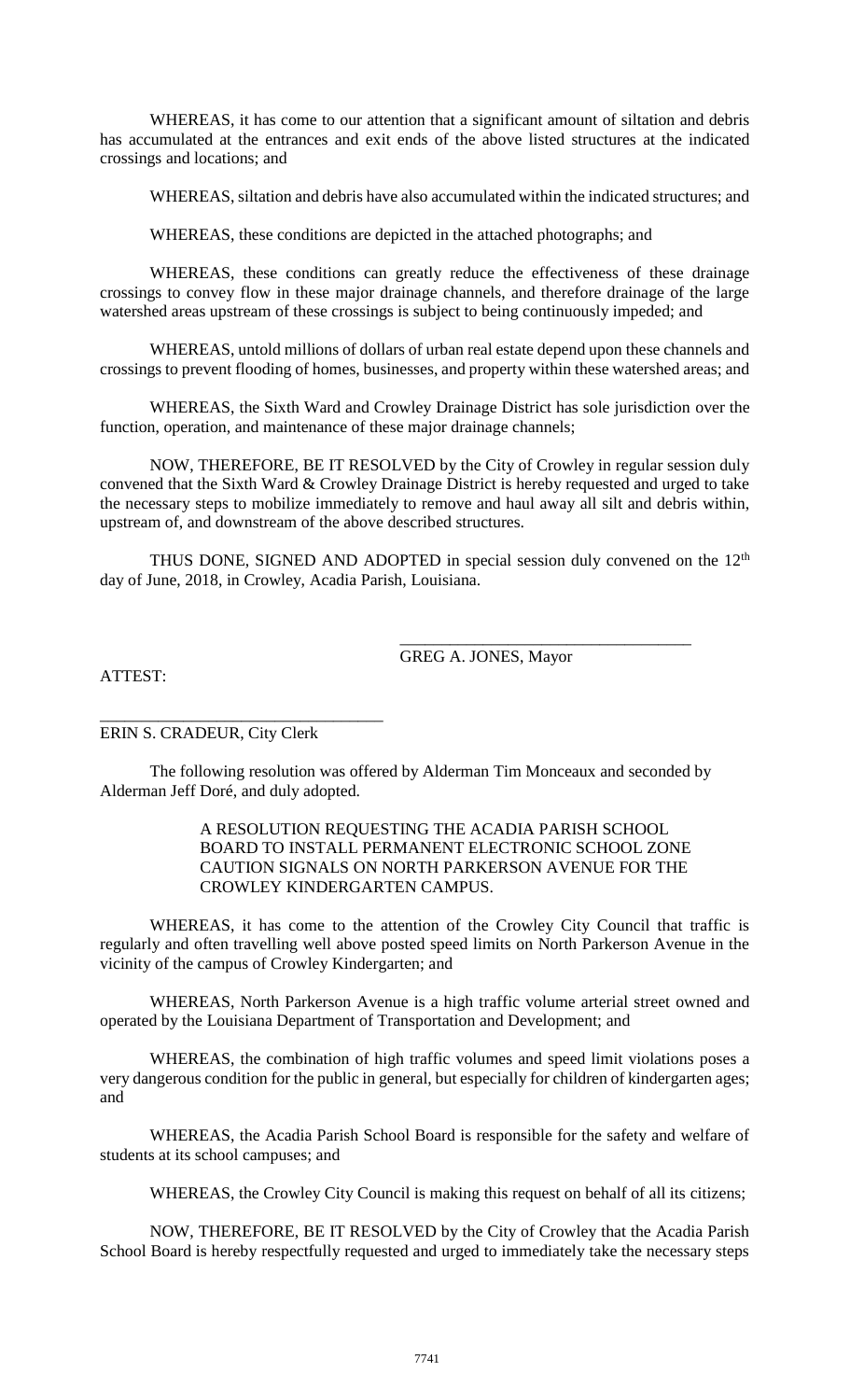to pursue, secure, and provide all necessary funding, permitting, design, and construction procurement to effect the installation of the latest and most appropriate permanent electronic flashing caution signals along North Parkerson Avenue for the Crowley Kindergarten campus and to perpetually operate and maintain same.

THUS DONE AND ADOPTED in regular session duly convened on the  $12<sup>th</sup>$  day of June, 2018, at Crowley, Acadia Parish, Louisiana, at which a quorum was present and acting throughout.

GREG A. JONES, Mayor

\_\_\_\_\_\_\_\_\_\_\_\_\_\_\_\_\_\_\_\_\_\_\_\_\_\_\_\_\_\_\_\_\_\_\_

ATTEST:

ERIN S. CRADEUR, City Clerk

\_\_\_\_\_\_\_\_\_\_\_\_\_\_\_\_\_\_\_\_\_\_\_\_\_\_\_\_\_\_\_\_\_\_

The following resolution was offered by Alderman Lyle Fogleman and seconded by Alderman Tim Monceaux, and duly adopted.

> A RESOLUTION OF THE MAYOR AND BOARD OF ALDERMEN OF THE CITY OF CROWLEY, ACADIA PARISH, LOUISIANA, DECLARING CERTAIN POLICE VEHICLES NO LONGER NEEDED FOR PUBLIC USE AND DECLARING THE ITEMS AS SURPLUS PROPERTY; AUTHORIZING SAME TO BE SOLD BY PUBLIC AUCTION THROUGH CONTRACT WITH MANHEIM REMARKETING INC. D/B/A MANHEIM LAFAYETTE; AND TO PROVIDE FOR ALL MATTERS RELATIVE THERETO.

WHEREAS, the City of Crowley acquired vehicles, including a 1991 Blue Bird bus and two 2011 Dodge 1500 Ram pickup trucks, which were assigned to the Crowley Police Department for public use; and

WHEREAS, the Crowley Police Department no longer has a need for the bus or the pickup trucks and no other departments of the City of Crowley have a public need for the vehicles; and

WHEREAS, the Mayor and Chief of Police have recommended the vehicles be declared surplus equipment by the Board of Aldermen and they be authorized to be sold by a private auction facility which regularly conducts and holds public auctions of used vehicles for a minimum price/bid set by the Mayor for the value of the vehicles; and

WHEREAS, under the provisions of LA R.S. 33:4712 et seq and LA R.S. 49:126 et seq, municipalities may sell moveable surplus equipment at a public auction by hiring a licensed qualified auctioneer to handle the sale, setting a minimum price/bid for the property, advertising the public auction and reserving the right to reject any and all bids; and

WHEREAS, the City of Crowley has previously executed an Auction Consignment Agreement with Manheim Remarketing Inc. d/b/a Manheim Lafayette, a private auctioneer which regularly holds public auctions of used motor vehicles in order to obtain the best prices, terms and conditions for the City of Crowley; and

WHEREAS, the Board of Aldermen, after having reviewed same, concur and find the vehicles are no longer needed for public use and it is in the best interest of the City of Crowley that the vehicles be declared surplus and be sold by public auction through Manheim Remarking Inc. d/b/a Manheim Lafayette;

NOW THEREFORE BE IT RESOLVED by the Board of Aldermen of the City of Crowley, Acadia Parish, Louisiana, in regular session duly convened that they do hereby declare that they find the following described vehicles are more than five years old, have high mileage, significant wear, require significant repairs and are no longer needed for public use by any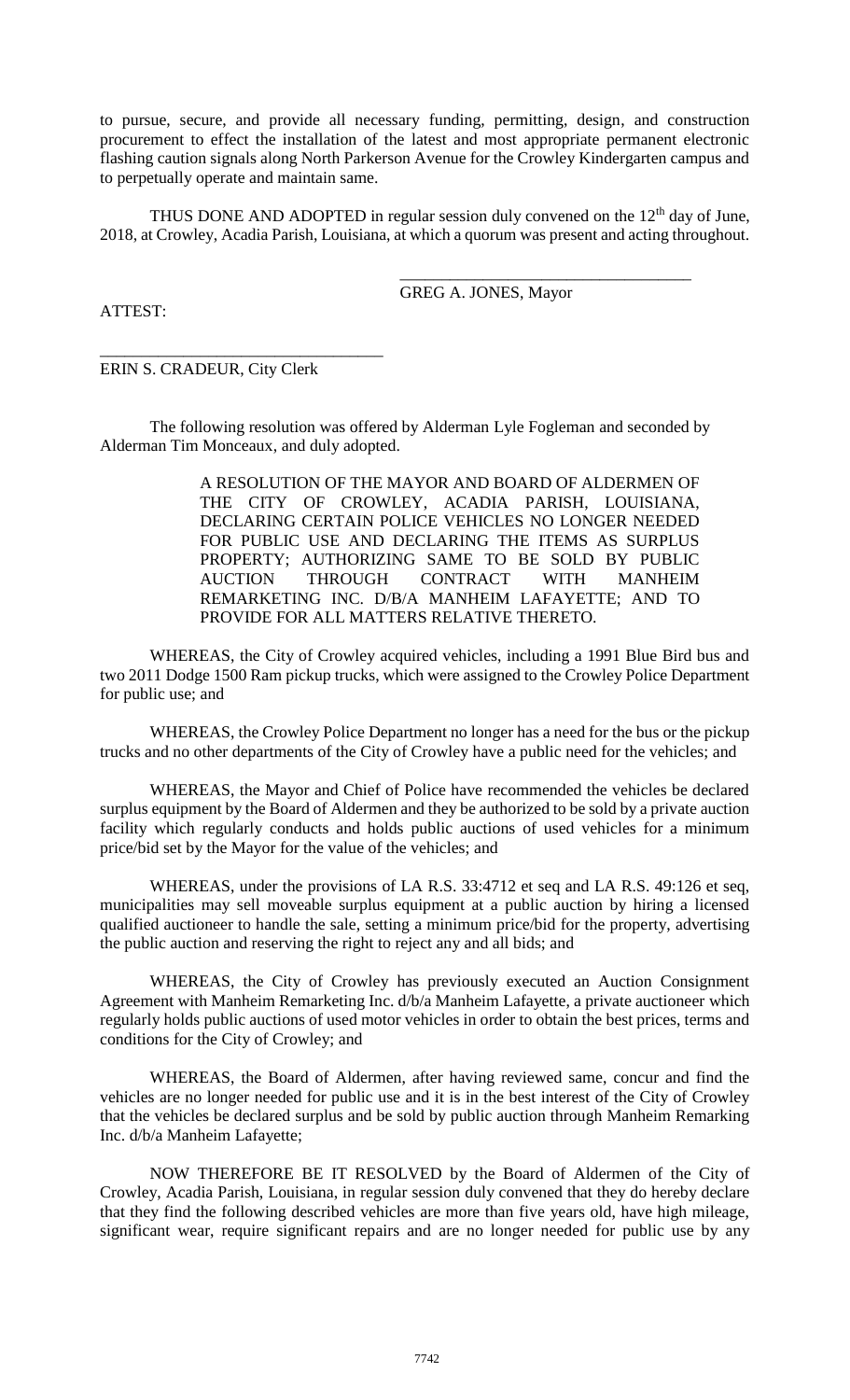department of the City of Crowley and the following vehicles are hereby declared to be surplus equipment, to-wit:

- 1) 1991 Blue Bird bus bearing VIN #1BAADCSH7MF047259
- 2) 2011 Dodge 1500 RAM bearing VIN #1D7RB1GP8BS584249
- 3) 2011 Dodge 1500 RAM bearing VIN #1D7RB1GP1BS670566; and

BE IT FURTHER RESOLVED the Mayor and Chief of Police shall establish a minimum price/bid for the sale of the vehicles at public auction; and

BE IT FURTHER RESOLVED that Manheim Remarketing Inc. d/b/a Manheim Lafayette be authorized to sell the above surplus equipment through the public auction bid process at their private facility per the usual procedures, fixing the minimal price/bid for same and providing the bid be accepted conditionally with reservation that the minimum price be advertised at least once in the official journal of the City of Crowley and all other terms of the Auction Consignment Agreement between the City of Crowley and Manheim Remarketing Inc. d/b/a Manheim Lafayette be fulfilled as may be meet and proper; and

BE IT FURTHER RESOLVED that the Honorable Greg A. Jones, Mayor of the City of Crowley, be and he is hereby authorized to execute the title of the vehicles, bill of sales and all other document as may be meet and proper in connection with the auction and sale of the vehicles declared surplus herein;

THUS DONE AND ADOPTED in regular session duly convened on the  $12<sup>th</sup>$  day of June, 2018, at Crowley, Acadia Parish, Louisiana, at which a quorum was present and acting throughout.

GREG A. JONES, Mayor

\_\_\_\_\_\_\_\_\_\_\_\_\_\_\_\_\_\_\_\_\_\_\_\_\_\_\_\_\_\_\_\_\_\_\_

ATTEST:

\_\_\_\_\_\_\_\_\_\_\_\_\_\_\_\_\_\_\_\_\_\_\_\_\_\_\_\_\_\_\_\_\_\_ ERIN S. CRADEUR, City Clerk

The following resolution was offered by Alderman Lyle Fogleman and seconded by Alderman Elliot Doré, and duly adopted with a unanimous vote.

#### A RESOLUTION OF THE MAYOR AND BOARD OF ALDERMEN OF THE CITY OF CROWLEY, ACADIA PARISH, LOUISIANA, ORDERING AND ISSUING A RULE TO SHOW CAUSE FOR CONDEMNATION OF PROPERTY.

WHEREAS, the City Inspector has notified the Mayor and Board of Aldermen of a violation(s) of the Building and Safety Codes of the City of Crowley; and

WHEREAS, Notice of Violations has been issued to the property owner, Unopened Succession of Rhuel C. Spell, by the City Inspector's office dated September 8, 2917, via Certified Mail Return Receipt No. 70161970000043262738 for repairs and/or demolition to be made of the improvements situated on Lot 3 and the West ½ of Lot 4 of Block 66 of the CICO #1 Addition bearing a municipal address of 411 East Pine Street, Crowley, Louisiana, which notice was returned to the City Inspector's office marked "Return to Sender"; and

WHEREAS, Glen Howie, Attorney-at-Law, was appointed to represent the Unopened Succession of Rhuel C. Spell by Order of the Honorable Greg A. Jones, Mayor of the City of Crowley, on June 12, 2018, a certified copy which is attached hereto and made part hereof;

NOW THEREFORE BE IT RESOLVED by the Board of Aldermen of the City of Crowley, Acadia Parish, Louisiana, in regular session duly convened that the Notice of Rule to Show Cause should be issued to the Unopened Succession of Rhuel C. Spell for a public hearing to show cause why the improvements on the property situated on Lot 3 and the West ½ of Lot 4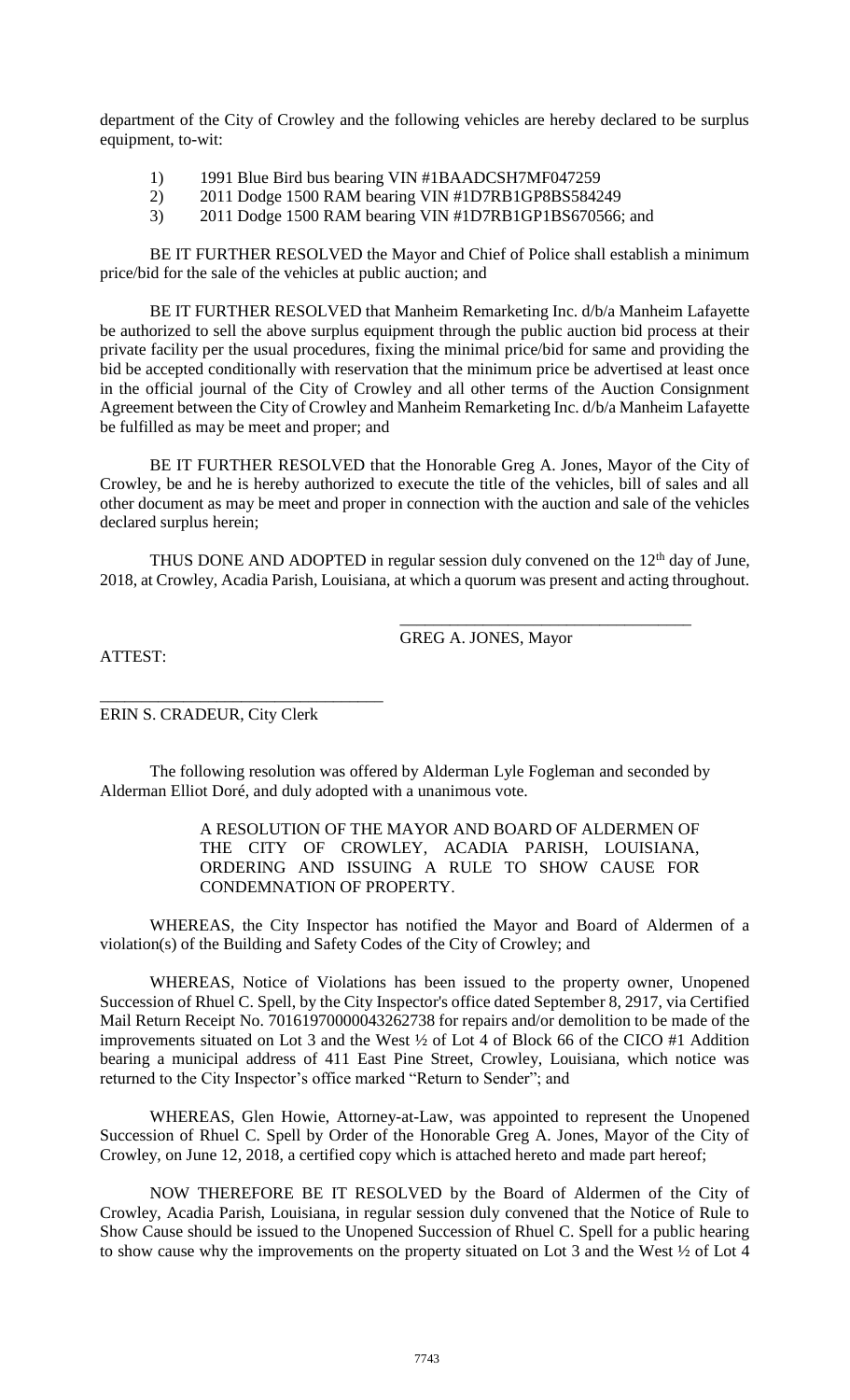of Block 66 of the CICO #1 Addition bearing a municipal address of 411 East Pine Street, Crowley, Louisiana, should not be condemned, to be held by the Board of Aldermen on the 10<sup>th</sup> day of July, 2018, in regular session at 6:00 p.m. and that said notice be properly recorded and served upon the attorney appointed to represent the deceased property owner pursuant to law;

THUS DONE AND ADOPTED in regular session duly convened on the  $12<sup>th</sup>$  day of June, 2018, at Crowley, Acadia Parish, Louisiana, at which a quorum was present and acting throughout.

GREG A. JONES, Mayor

\_\_\_\_\_\_\_\_\_\_\_\_\_\_\_\_\_\_\_\_\_\_\_\_\_\_\_\_\_\_\_\_\_\_\_

ATTEST:

\_\_\_\_\_\_\_\_\_\_\_\_\_\_\_\_\_\_\_\_\_\_\_\_\_\_\_\_\_\_\_\_\_\_ ERIN S. CRADEUR, City Clerk

The following resolution was offered by Alderman Elliot Doré and seconded by Alderwoman Ezora Proctor, and duly adopted with a unanimous vote.

> A RESOLUTION OF THE MAYOR AND BOARD OF ALDERMEN OF THE CITY OF CROWLEY, ACADIA PARISH, LA. INTRODUCING A PROPOSED ORDINANCE AND CALLING FOR A PUBLIC HEARING CONCERNING SAME.

WHEREAS, an ordinance has been proposed to be adopted by the Board of Aldermen of the City of Crowley; and

WHEREAS, the proposed ordinance must be introduced by its title; and

WHEREAS, a public hearing must be held prior to its adoption; and

WHEREAS, the title of the proposed ordinance must be published in the official journal and the notice shall provide for the time and place where the Board will consider its adoption.

NOW THEREFORE, BE IT RESOLVED, by the Mayor and Board of Aldermen, that the following ordinance be and it is hereby introduced for consideration at the next regular meeting of the Mayor and Board of Aldermen, to-wit:

## ORDINANCE NO. 1492

AN ORDINANCE AMENDING THE BUDGETS FOR THE CITY OF CROWLEY FOR THE FISCAL YEAR, BEGINNING SEPTEMBER 1, 2017 AND ENDING AUGUST 31, 2018; AND TO PROVIDE FOR ALL MATTERS RELATIVE THERETO; AND TO REPEAL ALL ORDINANCES OR PARTS OF ORDINANCES INCONSISTENT OR IN CONFLICT THEREWITH.

BE IT FURTHER RESOLVED by the Mayor and Board of Aldermen, that the City Clerk shall publish the following notice in the Crowley Post Signal:

# NOTICE OF PROPOSED ADOPTION OF ORDINANCE

The Board of Aldermen of the City of Crowley, shall meet on the 10<sup>th</sup> day of July, 2018 at 6:00 o'clock p.m. in the Council Chambers, City Hall, Crowley, LA, to consider the adoption of the following ordinance.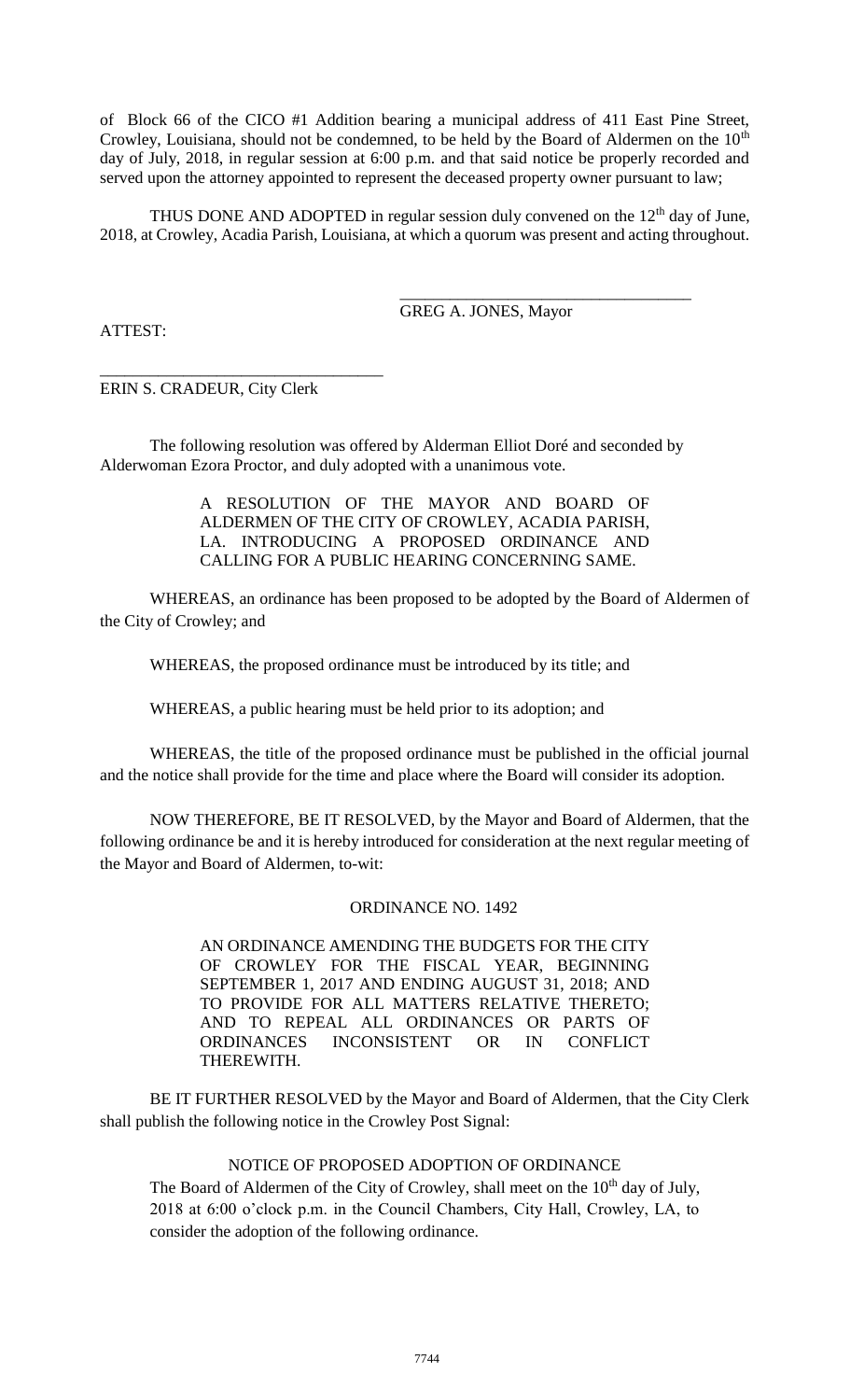# ORDINANCE NO. 1492

AN ORDINANCE AMENDING THE BUDGETS FOR THE CITY OF CROWLEY FOR THE FISCAL YEAR, BEGINNING SEPTEMBER 1, 2017 AND ENDING AUGUST 31, 2018; AND TO PROVIDE FOR ALL MATTERS RELATIVE THERETO; AND TO REPEAL ALL ORDINANCES OR PARTS OF ORDINANCES INCONSISTENT OR IN CONFLICT THEREWITH.

Copies of the proposed Ordinance are available for a nominal fee in the Office of the City Clerk, City Hall, Crowley, LA.

THUS DONE AND SIGNED on this the  $12<sup>th</sup>$  day of June, 2018.

ERIN S. CRADEUR, City Clerk

\_\_\_\_\_\_\_\_\_\_\_\_\_\_\_\_\_\_\_\_\_\_\_\_\_\_\_\_\_\_\_\_\_\_\_

\_\_\_\_\_\_\_\_\_\_\_\_\_\_\_\_\_\_\_\_\_\_\_\_\_\_\_\_\_\_\_\_\_\_\_\_

\*\*\*

THUS DONE, SIGNED AND ADOPTED in special session duly convened on the  $12<sup>th</sup>$ day of June, 2018, in Crowley, Acadia Parish, Louisiana.

GREG A. JONES, Mayor

ATTEST:

\_\_\_\_\_\_\_\_\_\_\_\_\_\_\_\_\_\_\_\_\_\_\_\_\_\_ ERIN S. CRADEUR, City Clerk

The following resolution was offered by Alderman Elliot Doré and seconded by Alderman Lyle Fogleman, and duly adopted.

# RESOLUTION NO. 2018-6

BE IT RESOLVED, that the following millages are hereby levied on the 2018 tax roll on all property subject to taxation by City of Crowley:

| <b>MILLAGE</b>                             |               |
|--------------------------------------------|---------------|
| General Alimony (5023 001):                | 7.000 mills   |
| Streets, Roads, Hwys, Avenues (5023 002):  | 5.000 mills   |
| Public Bldgs & Drainage (5023 003):        | 5.000 mills   |
| Public Parks & Recreation (5023 004):      | $3.000$ mills |
| Wastewater Disposal Facilities (5023 005): | $3.500$ mills |
| Cemetery (5023 006):                       | $0.750$ mills |
| Youth Recreation Building (5023 007):      | $1.000$ mills |
| Fire Dpt $\&$ Police Dpt (5023 008):       | 5.000 mills   |

BE IT FURTHER RESOLVED that the proper administrative officials of the Parish of Acadia, State of Louisiana, be and they are hereby empowered, authorized, and directed to spread said taxes, as hereinabove set forth, upon the assessment roll of said Parish for the year 2018, and to make the collection of the taxes imposed for and on behalf of the taxing authority, according to law, and that the taxes herein levied shall become a permanent lien and privilege on all property subject to taxation as herein set forth, and collection thereof shall be enforceable in the manner provided by law.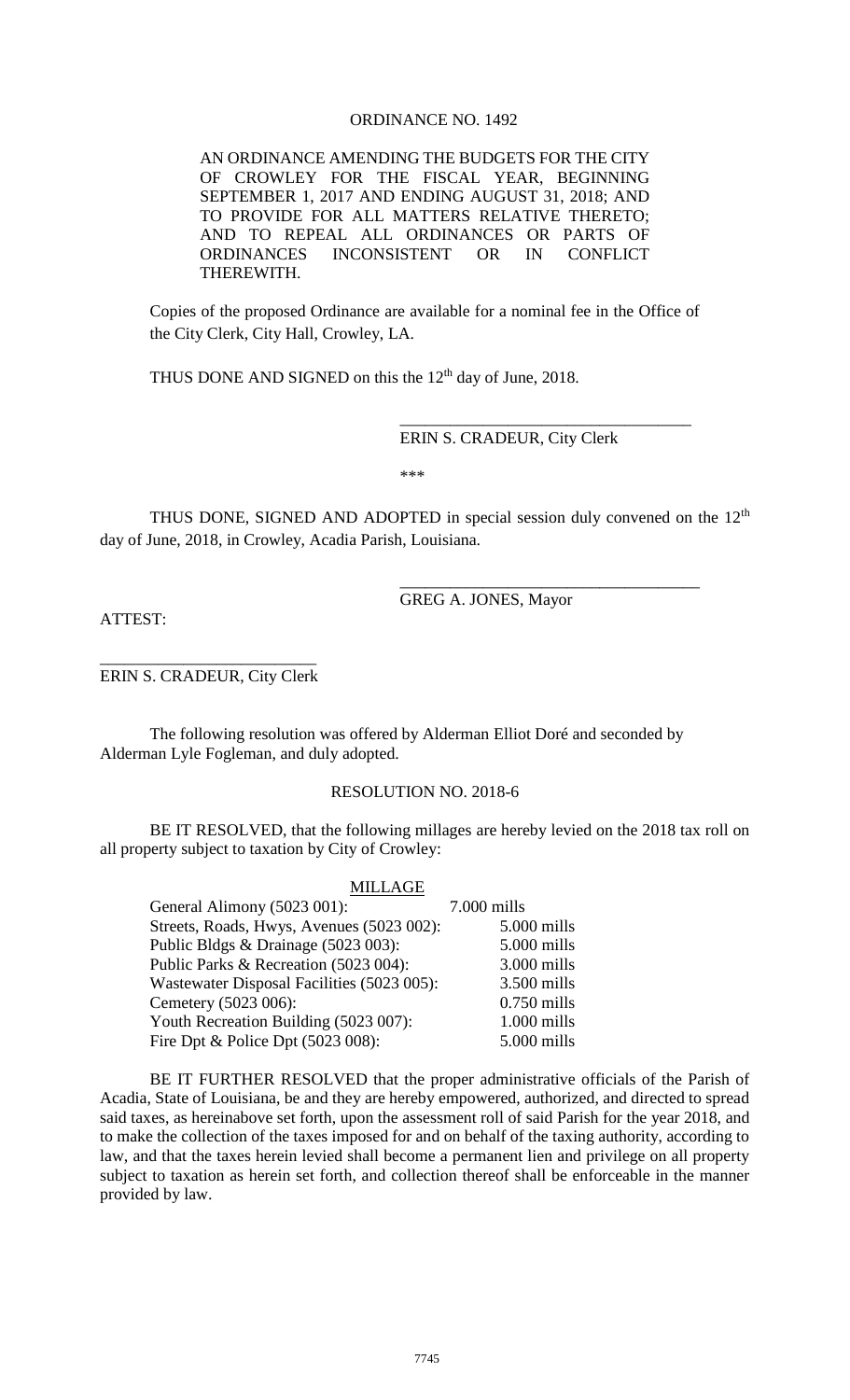The foregoing resolution was read in full, the roll was called on the adoption thereof, and the resolution was adopted by the following votes:

YEAS: Bryan Borill, J. Elliot Doré, Jeff Doré, Vernon Martin Lyle Fogleman, Jr., Vernon Martin, Tim Monceaux, Ezora Proctor and Ira Thomas

NAYS: None

ABSTAINED:None

ABSENT: Steven Premeaux

ATTEST:

GREG A. JONES, Mayor

\_\_\_\_\_\_\_\_\_\_\_\_\_\_\_\_\_\_\_\_\_\_\_\_\_\_\_\_\_\_\_\_\_\_\_\_

\_\_\_\_\_\_\_\_\_\_\_\_\_\_\_\_\_\_\_\_\_\_\_\_\_\_ ERIN S. CRADEUR, City Clerk

## **ORDINANCES:**

The following ordinance was offered by Alderman Vernon Martin and seconded by Alderman Elliot Doré, and duly adopted.

#### ORDINANCE NO. 1491

AN ORDINANCE TO AMEND AND RE-ENACT SECTION 14- 23(c) OF ARTICLE II OF CHAPTER 14 OF THE CODE OF ORDINANCES OF THE CITY OF CROWLEY, ACADIA PARISH, LOUISIANA, TO DESIGNATE WEST THIRD STREET AND AVENUE B AS A FOUR (4) WAY STOP INTERSECTION AND WEST FOURTH STREET AND AVENUE B AS A FOUR (4) WAY STOP INTERSECTION; TO REPEAL ALL ORDINANCES OR PARTS OF ORDINANCES CONTRARY THERETO OR IN CONFLICT THEREWITH; AND TO PROVIDE FOR ALL MATTERS RELATIVE THERETO.

WHEREAS, complaints have been received regarding excessive speeding on West Third Street and West Fourth Street causing concerns of residents of pedestrians and children exposed to same; and

WHEREAS, both streets have churches and accessory buildings which generate significant numbers of pedestrians as well as vehicles parked along the street shoulders during the daytime and evening hours when church services and other events are being held; and

WHEREAS, a traffic study by the Police Department confirmed same and Chief Jimmy Broussard has recommended the four-way stop signs being installed mid-way between the existing stop signs on Third Street and Fourth Street; and

WHEREAS, this ordinance was duly introduced and notice of this ordinance and of the public hearing having been published; and

WHEREAS, a public hearing having been held in accordance with law on the  $12<sup>th</sup>$  day of June, 2018, at 6:00 o'clock p.m. at City Hall, Crowley, Louisiana; and

NOW THEREFORE BE IT RESOLVED BY THE MAYOR AND BOARD OF ALDERMEN OF THE CITY OF CROWLEY, ACADIA PARISH, LOUISIANA, IN REGULAR SESSION DULY CONVENED THAT: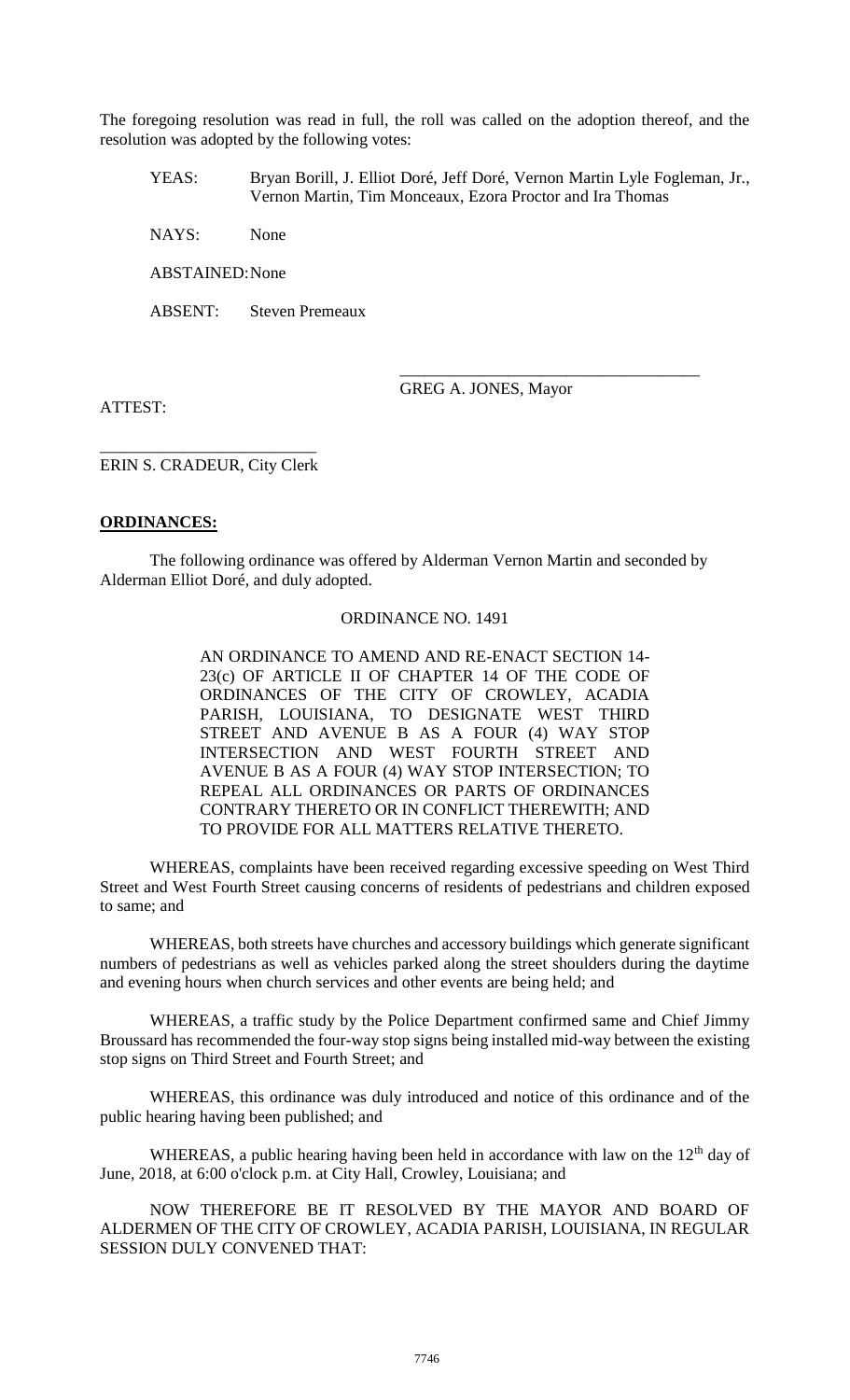SECTION 1: That Section 14-23(c) of Article II of Chapter 14 of the Code of Ordinances of the City of Crowley be amended and re-enacted by adding thereto Subsection (31) to designate West Third Street and Avenue B as a four (4) way stop and Subsection (32) to designate West Fourth Street and Avenue B as a four (4) way stop to read as follows, to-wit:

#### **Sec.14-23. Right-of-way streets; four-way stop intersections.**

(c) *Four-way stop intersections.* Notwithstanding anything to the contrary herein provided, the following described intersections shall be four-way stop intersections and each operator of a motor vehicle, upon approaching such intersection, shall bring such driver's vehicle to a complete stop and shall remain stopped until any vehicle previously stopped at the intersection has proceeded through such intersection and, thereafter, the drivers of vehicles on the intersecting streets shall, after stopping, alternate in proceeding through such intersection:

- (1) AVENUE E AND FIRST STREET
- (2) AVENUE G AND NORTHERN AVENUE
- (3) AVENUE H AND EIGHTH STREET
- (4) AVENUE F AND PINE STREET
- (5) AVENUE G AND EAST HUTCHINSON AVENUE
- (6) AVENUE G AND FIFTH STREET
- (7) AVENUE G AND FOURTH STREET
- (8) AVENUE G AND THIRD STREET
- (9) AVENUE F AND FIFTH STREET
- (10) NORTHERN AVENUE AND WESTERN AVENUE
- (11) AVENUE E AND FIFTH STREET
- (12) AVENUE D AND FAIRWAY DRIVE
- (13) HUTCHINSON AVENUE AND WESTERN AVENUE
- (14) AVENUE E AND HUTCHINSON AVENUE
- (15) AVENUE F AND HUTCHINSON AVENUE
- (16) AVENUE H AND HUTCHINSON AVENUE
- (17) AVENUE K AND SEVENTH STREET
- (18) AVENUE B AND SEVENTEENTH STREET
- (19) AVENUE J AND FIRST STREET
- (20) AVENUE H AND ELM STREET
- (21) AVENUE N AND CEDAR STREET
- (22) THIRD STREET AND AVENUE N
- (23) LABELLE AND EASTPARK DRIVE
- (24) AVENUE D AND FOURTEENTH STREET
- (25) AVENUE D AND FIFTEENTH STREET
- (26) AVENUE E AND TENTH STREET
- (27) FIFTEENTH STREET AND AVENUE B
- (28) TWELFTH STREET AND CRAWFORD AVENUE
- (29) SEVENTH STREET AND JACOBS AVENUE
- (30) AVENUE N AND ELM STREET
- (31) WEST THIRD STREET AND AVENUE B
- (32) WEST FOURTH STREET AND AVENUE B

SECTION 2: If any provision, part, word, section, subsection, sentence, clause or phrase of this ordinance should be held invalid by a court of competent jurisdiction, such decision shall not affect the validity of the remaining portions of this ordinance and do hereby declare the provisions hereof to be severable, then in that event, only that particular provision, part, word, section, subsection, sentence, clause or phrase shall be deemed unconstitutional or invalid and the remaining provisions, parts, words, sections, subsections, sentences, clauses or phrases will not be affected and shall continue in full force and effect.

SECTION 3: All ordinances or parts of ordinances inconsistent with or in conflict herewith be and the same are hereby repealed.